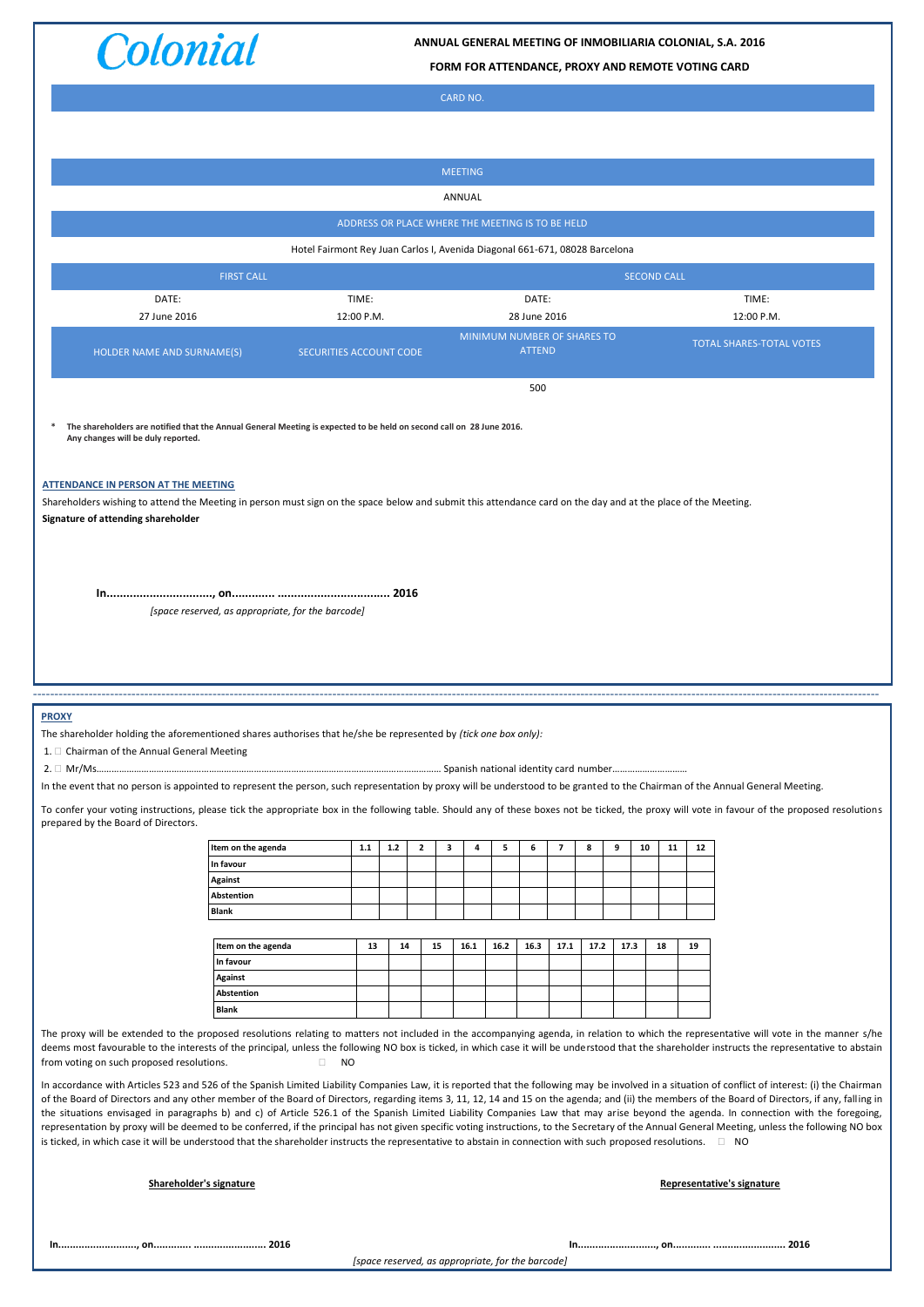## **REMOTE VOTING**

The shareholder holding the aforementioned shares will exercise his/her voting right in favour of all the proposed resolutions prepared by the Board of Directors in relation to the items on the accompanying agenda, unless a vote otherwise is indicated below *(tick the appropriate boxes).*

Unless expressly stated otherwise in the manner described below, and in relation to the proposed resolutions not prepared by the Board of Directors or on items not included in the accompanying agenda, representation is understood to be conferred to the Chairman of the Annual General Meeting, applying the rules on how to vote in the absence of instructions and in cases of conflict of interest contained in the "Proxy" section in this form. Tick the following NO box only if opposed to the proxy (in which case it is understood that the shareholder abstains from voting on such proposed resolutions).  $\Box$  NO

| Item on the agenda | 1.1 | 1.2 | $\overline{2}$ | 3  | 4    | 5    | 6    | 7    | 8    | 9 | 10   |    | 11 | 12 |
|--------------------|-----|-----|----------------|----|------|------|------|------|------|---|------|----|----|----|
| In favour          |     |     |                |    |      |      |      |      |      |   |      |    |    |    |
| Against            |     |     |                |    |      |      |      |      |      |   |      |    |    |    |
| Abstention         |     |     |                |    |      |      |      |      |      |   |      |    |    |    |
| Blank              |     |     |                |    |      |      |      |      |      |   |      |    |    |    |
|                    |     |     |                |    |      |      |      |      |      |   |      |    |    |    |
| Item on the agenda | 13  | 14  |                | 15 | 16.1 | 16.2 | 16.3 | 17.1 | 17.2 |   | 17.3 | 18 |    | 19 |
| In favour          |     |     |                |    |      |      |      |      |      |   |      |    |    |    |
| Against            |     |     |                |    |      |      |      |      |      |   |      |    |    |    |
| Abstention         |     |     |                |    |      |      |      |      |      |   |      |    |    |    |
| Blank              |     |     |                |    |      |      |      |      |      |   |      |    |    |    |

 $Shareholder's signature$ 

Blank

**In..........................., on............. ......................... 2016** *[space reserved, as appropriate, for the barcode]*

| Holder Name and Surname(s)     |                         |
|--------------------------------|-------------------------|
|                                |                         |
|                                |                         |
| <b>Securities Account Code</b> | <b>Number of Shares</b> |
|                                |                         |
|                                |                         |
|                                |                         |
|                                |                         |

-------------------------------------------------------------------------------------------------------------------------------------------------------------------------------------------------------

## **RIGHT TO ATTEND**

Shareholders have the right to attend annual general meetings shareholders if they, on their own or in a group, hold at least 500 shares, which must be registered in book entries five days prior to the Annual General Meeting, and provide evidence to this effect by showing the related certificate of standing or this attendance, proxy and remote voting card. **PROXY**

All shareholders entitled to attend annual general meetings may be represented by another person who need not be a shareholder. To this end, they must complete the *"Proxy"* section of this card and it must be signed by the shareholder and by his/her representative on the space set aside for such purpose. The representation by proxy may be sent to the Company in accordance with the bylaws, the Regulations of the Annual General Meeting and the information contained in the call notice and on the Company's website [\(www.inmocolonial.com](http://www.inmocolonial.com/) ), by:

- a) Delivery in person of the attendance, proxy and remote voting card received from the depositaries or, as appropriate, the card form included on the corporate website, duly completed and signed in the *"Proxy"* section or, as appropriate, *"Remote voting"* section, to the Company's registered office (Avda. Diagonal no. 532, 08006 Barcelona), from 9:00 a.m. to 2:00 p.m., for the attention of the Shareholder Relations Office ("Oficina de Atención al Accionista").
- b) Dispatch by post of the attendance, proxy and remote voting card received from the depositaries or, as appropriate, the card form included on the corporate website, duly completed and signed in the "Proxy" section or, as appropriate, "Remote voting" section to the Company's registered office (Avda. Diagonal no. 532, 08006 Barcelona), for the attention of the Shareholder Relations Office ("Oficina de Atención al Accionista").

c) Through the proxy or electronic voting platform expressly enabled on the corporate website [\(www.inmocolonial.com\)](http://www.inmocolonial.com/), in accordance with the procedure indicated thereon.

--------------------------------------------------------------------------------------------------------------------------------------------------------------------------------------------

The representation by proxy must be received by the Company at least 24 hours prior to the date set for the Annual General Meeting on first call. Otherwise it will understood to not have been granted. The attendance of the shareholder entails the revocation of any proxy.

## **REMOTE VOTING**

Shareholders may vote remotely through the means indicated in the foregoing section for the notification of the exercise of proxy voting.

The vote cast by any of the means provided in the foregoing paragraphs must be received by the Company at least 24 hours prior to the date set for the Annual General Meeting on first call. A remote vote will be void:

Due to subsequent and express revocation by the same means used to cast the vote and within the period established for this end.

Due to attendance in person at the meeting of the shareholder who cast the vote.

|                                                                                                                        | <b>AGENDA</b>                                                                                                                                                                                                                                                                                                                                                                                   |  |  |  |  |
|------------------------------------------------------------------------------------------------------------------------|-------------------------------------------------------------------------------------------------------------------------------------------------------------------------------------------------------------------------------------------------------------------------------------------------------------------------------------------------------------------------------------------------|--|--|--|--|
| I. Items relating to the financial statements, conduct of business and selection of auditor                            |                                                                                                                                                                                                                                                                                                                                                                                                 |  |  |  |  |
| First.-                                                                                                                | Examination and approval of the separate financial statements of Inmobiliaria Colonial, S.A. and consolidated financial statements of Inmobiliaria Colonial, S.A. and<br>subsidiaries for the year ended 31 December 2015.                                                                                                                                                                      |  |  |  |  |
| 1.1                                                                                                                    | Approval of the separate financial statements of Inmobiliaria Colonial, S.A. for the year ended 31 December 2015.                                                                                                                                                                                                                                                                               |  |  |  |  |
| 1.2                                                                                                                    | Approval of the consolidated financial statements of Inmobiliaria Colonial, S.A. for the year ended 31 December 2015.                                                                                                                                                                                                                                                                           |  |  |  |  |
| Second.-                                                                                                               | Examination and approval of the proposed distribution of profit for the year ended 31 December 2015.                                                                                                                                                                                                                                                                                            |  |  |  |  |
| Third.-                                                                                                                | Examination and approval of the separate and consolidated Directors' Report, and approval of the conduct of business of the Board of Directors for the year ended 31<br>December 2015.                                                                                                                                                                                                          |  |  |  |  |
| Fourth.-                                                                                                               | Re-appointment of the auditor of the financial statements of Inmobiliaria Colonial, S.A. and of its consolidated Group for 2016.                                                                                                                                                                                                                                                                |  |  |  |  |
| Fifth.-                                                                                                                | Selection of the new auditor of the financial statements of Inmobiliaria Colonial, S.A. and of its consolidated Group for the years ended 31 December 2017, 2018 and<br>2019.                                                                                                                                                                                                                   |  |  |  |  |
| Sixth.-                                                                                                                | Offset of prior years' accumulated losses                                                                                                                                                                                                                                                                                                                                                       |  |  |  |  |
| II. Items relating to non-monetary capital increases and authorisation for the Board of Directors to increase capital. |                                                                                                                                                                                                                                                                                                                                                                                                 |  |  |  |  |
| Seventh.-                                                                                                              | Capital increase with a charge to non-monetary contributions for a nominal amount of EUR 22,701,480 through the issue of 90,805,920 new ordinary shares of EUR 0.25<br>par value each, with a forecast of incomplete subscription, the consideration of which consists of the shares of Société Foncière Lyonnaise ("SFL") held by Reig Capital<br>Group Luxembourg Sàrl. Delegation of powers. |  |  |  |  |
| Eighth.-                                                                                                               | Capital increase with a charge to non-monetary contributions for a nominal amount of EUR 72,142,857.50 through the issue of 288,571,430 new ordinary shares of EUR<br>0.25 par value each, with a forecast of incomplete subscription, the consideration of which consists of all the shares of Hofinac Real Estate, S.L. held by Hofinac B.V.                                                  |  |  |  |  |